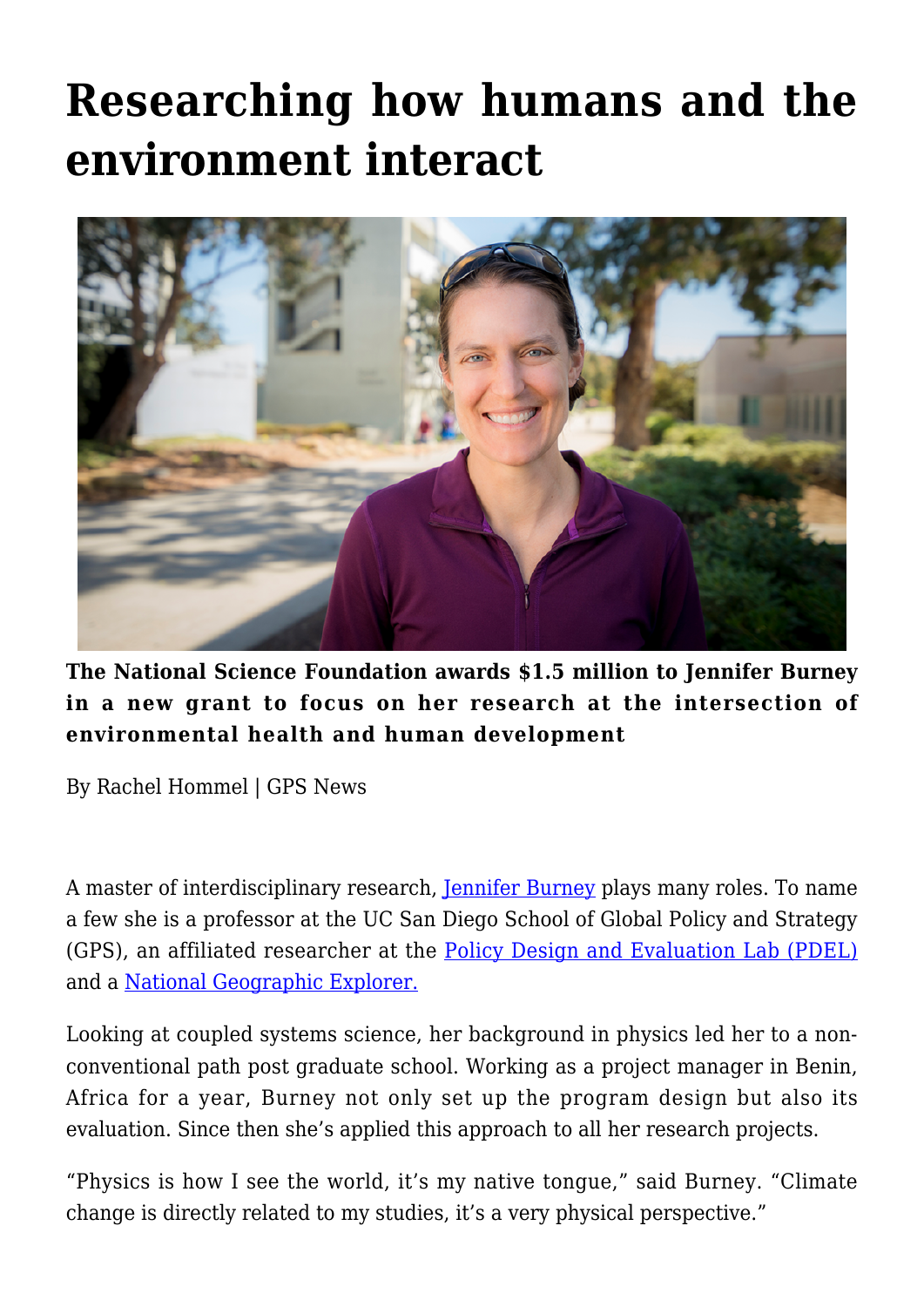Interested in how climate and ambient conditions in the air impact people and food, her work looks at mostly agricultural production from how crop yields respond to changing temperatures to ambient conditions including pollution in air.

"We want to flip the paradigm of climate change mitigation," said Burney. "People care about the local stuff and they can mobilize resources and make politics happen to solve problems."

With the [National Science Foundation \(NSF\) \\$1.5 million four-year award](https://www.nsf.gov/news/news_summ.jsp?cntn_id=242942&org=NSF&from=news), Burney will look further at the human environmental interaction by creating a global climate model, while also breaking the project down into national levels. While there is a lot of talk of CO2 emissions, less has been researched on the other particulates or compounds that get emitted, leading to local smog, asthma attacks, etc.

"When we consider pollution we typically think about the long-term costs," said Burney. "But there are many short term, local impacts that we think are going to be important for policy."

With her newly awarded grant, administered by PDEL, Burney hopes to catalog what is emitted and in what combinations. By figuring out how different mitigation scenarios would play out, she hopes to gain a wider perspective of local versus global benefits. Unlike other environmental health experts, Burney looks at the intersections of policy and science.

Laughing she states, "While I don't know much about anything that lives, I have a much deeper understanding of the mechanics of what is happening. I can talk about what drives the current state of affairs."